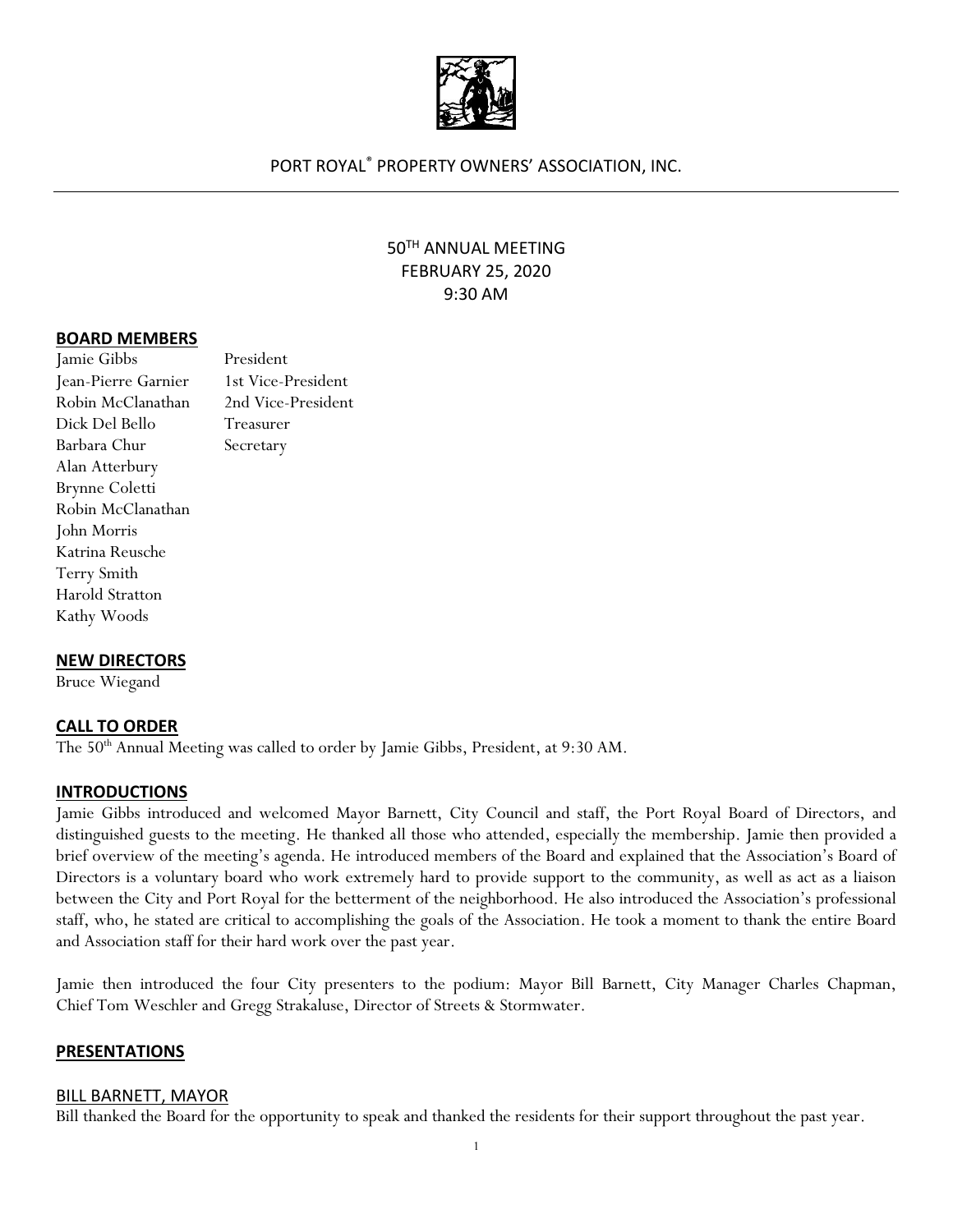Overall it has been a great year for Port Royal and the City of Naples. The Association has continued a wonderful working relationship with Bill and the entire City.

Bill shared one of the greatest success stories out of Port Royal a few years ago – the street congestion initiative proposed by a resident at the Annual meeting. This was demonstrative of the positive working relationship and to this day Bill has not received a single email in complaint of the ordinance.

He said the City is in great shape, other than traffic congestion which is of course, normal. Restauranteurs and visitors are happy, the weather is beautiful – can't ask for more.

He again thanked everyone for their support and has enjoyed the wonderful working relationship with Port Royal.

## CHARLIE CHAPMAN, CITY MANAGER

Charlie Chapman greeted the crowd, thanking everyone for having him and commended the Association on the golden 50<sup>th</sup> anniversary.

Before sharing updates on current events happening in the City, Charlie mentioned his open-door policy and invited residents to feel free to reach out to him or set up a meeting absolutely any time. He then went on to discuss the vision process. The vision document was last updated in 2007 and after collecting feedback from residents via survey, the goals are very similar if not the same for 2020. As it stands, the Planning Advisory Board just passed the summary report and City Council will review it on March 4<sup>th</sup>. City Council will have ample time to ask questions with the final review sometime in April or May. Charlie shared that the goal is to develop a work program that will stem directly from the vision plan, everything down to the budget should anchor back to the master document i.e. the vision.

Charlie touched upon the issue of water and resiliency after last year's terrible red tide season. Even though red tide is a natural occurring event, outside contributing factors from the human population and density from all over the state continue to increase nutrient loads. He said the City stands with integrity and honesty as changes are made at the local level to improve water quality. Some of these projects include septic to sewer conversion, storm water pipe improvements, reclaiming wells, pipe ditches and working with the County on the Belle Meade Golden Gate project which involves restoring natural flowways from the manmade drainage structure that travels from Golden Gate Estates into Naples Bay from the Golden Gate Canal. Ultimately, Charlie believes the City needs to be engaged on a bigger scope as it relates to water and will strive to make as much of a difference as possible.

He quickly mentioned a press release involving FEMA flood plain management and improvements to flood plain ranges in the City. He encouraged residents to review the maps to see if their properties are in the same flood zone or if they have been amended.

Charlie informed residents that the City is facing a transition period as it relates to staffing. There are a handful of retirements approaching in the next 5 to 10 years and the City is hiring plenty of wonderful new hires at the entry level, however the middle section is lacking. The City is working on a succession plan to focus on how to build upon successful transitions moving forward. He added that in 2020 all collection bargaining contracts open for negotiation. This includes four unions and five contracts. The City will also be performing a compensation study as the last one was done 10 years ago. He plans to look at paying classifications in an effort to keep the best and brightest on staff with the City.

Charlie talked about City and County regional collaboration, sharing his previous experience working in the County world in Hendry County and how his past relationships are contributing to an open dialogue now. His positive relationship with the County Manager, Deputy County Manager and many of the County Commissioners has led to progress in City and County coordination including mutual aid agreements with police, fire and emergency management with a focus on communication and efficiency. He emphasized the importance of establishing a working relationship with the County as it relates to water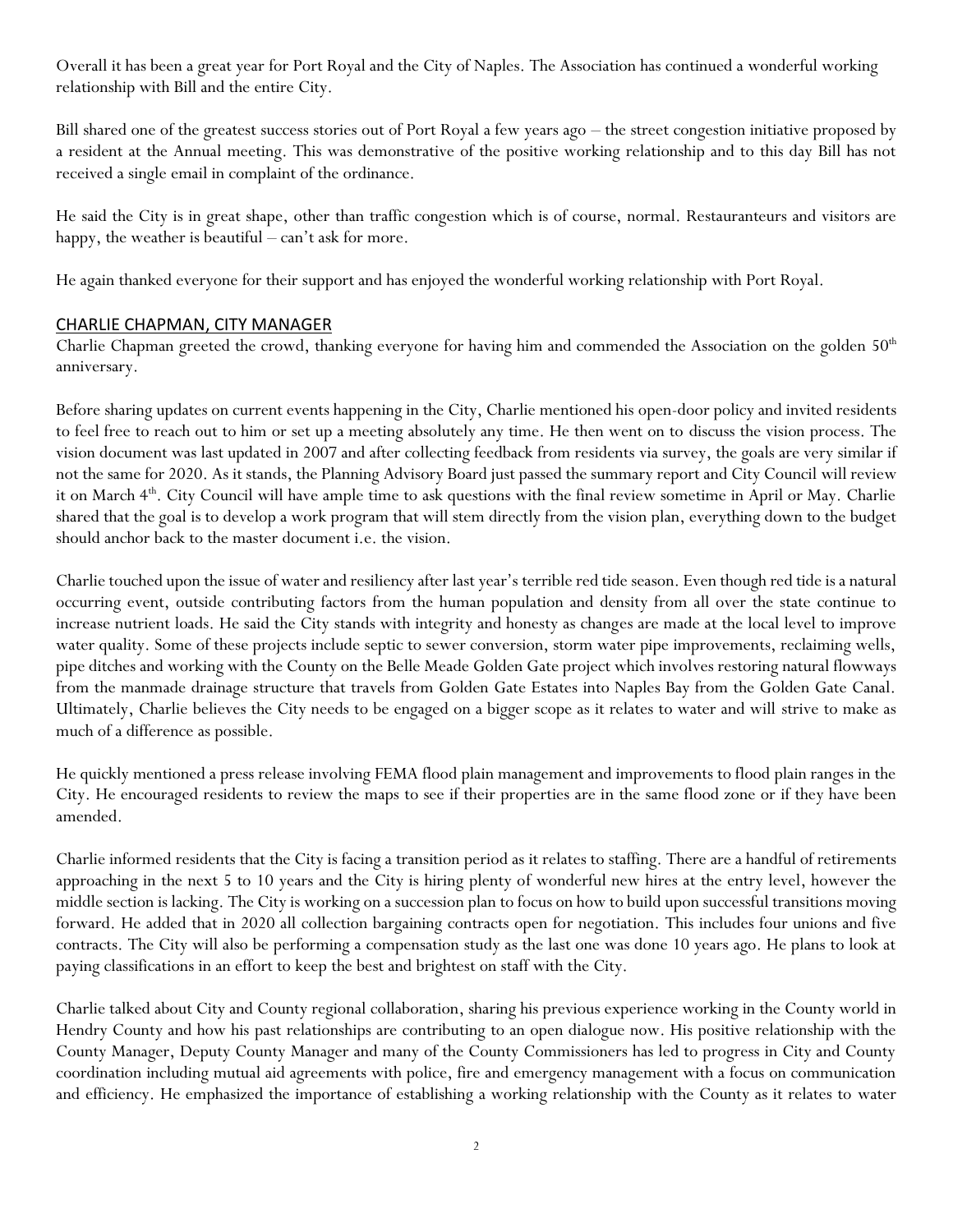quality, especially how to manage storm water discharge and create universal fertilizer ordinances. He hopes to have a conversation about limiting and eventually eliminating septic tanks as they are a major contributor to the water quality issue.

Charlie mentioned the introduction of a quarterly City newsletter in an effort to keep residents informed year-round. He asked residents to please email him at [Citymanager@naplesgov.com](mailto:Citymanager@naplesgov.com) if they would like to be added to the mailing list. The newsletter will alert residents about upcoming important topics to be discussed at the City level in City Council Meetings as well as positive stories/happenings throughout the City. Charlie shared the City's efforts to revamp the approach to communications overall, including a much-improved annual report format which went from 300 text heavy pages to 30 pages with pictorial graphs, illustrations and bullet points.

Lastly, Charlie reviewed a few State of Florida legislative issues that involve preemptions of local government control. He said in the current session there are close to 39 bills attempting to take power away from local governments in a one size fits all approach. The most startling of which involves vacation rentals (Airbnb, VRBO, etc.) – the state is arguing each property owner has private property rights; however the City is speaking for neighbors who have the same private property rights and do not want to live next to transient lodging. Luckily, Governor DeSantis recently shared his concern about this preemption and thinks the decision should be made at the local level. Charlie said it will be a huge victory if he holds true to his statement. He also said the good news is the City's transient lodging ordinance will be grandfathered in and there is even a possibility to negotiate the ability to amend the ordinance as it relates to the times without losing grandfather status. Another bill Charlie highlighted involves smoking in public places. He hopes this will grant the City the power to regulate smoking in public parks, beaches and around buildings as they cannot currently regulate non-smoking areas.

Charlie culminated his presentation by again thanking everyone for their support of the City and reminded them that his door is always open.

### TOM WESCHLER, CHIEF OF POLICE

Chief Weschler noted that the mission of the Naples Police Department is to keep crime down and the property values up. The crime rate remains very low throughout the City, although the one thing that continues to be a challenge is identity theft and fraud. Chief Weschler encouraged residents to keep their information safe and be warry of scams.

Throughout the City, the main challenge is managing people in vehicles as in season traffic builds. He said officers are regularly sent to areas with congestion issues.

Chief Weschler recognized Officer Sean Phillips as an outstanding community policing officer for Port Royal. He starts each day in Port Royal at 7am patrolling the streets to make sure construction sites and landscape vehicles are in compliance. Officer Sean wrote 39 citations for construction site violations over the past year. He works closely with the building department to ensure proper construction site management and plays a major role in keeping the streets clear.

Chief Weschler touched upon current initiatives noting the great success license plate reader cameras have had in solving crimes. Active shooter training continues throughout the City with the ultimate goal of keeping officers equipped and trained.

Chief Weschler informed residents that the biggest challenge is unlocked doors and key fobs left in vehicles. He shared a story about Emery Lorenzo, a career burglar from Miami who traveled to affluent areas across the country and burglarized homes. He committed most of his crimes on Fridays and Saturdays from 5 to 10 pm when homeowners were out on the town leaving homes unlocked. Two homes in Aqualane and one house on Gordon Drive fell victim to Emery's crimes and never knew they were being burglarized. He eventually decided to travel to homes via boat and was stopped in Naples for not having lights on. He fled, beaching the boat and dumping his belongings. From his belongings the police were able to learn more about him and began tracking him. He was eventually apprehended and in his confession he said he focused on affluent neighborhoods because residents are out on Fridays and Saturdays, and don't lock their doors or set their alarms.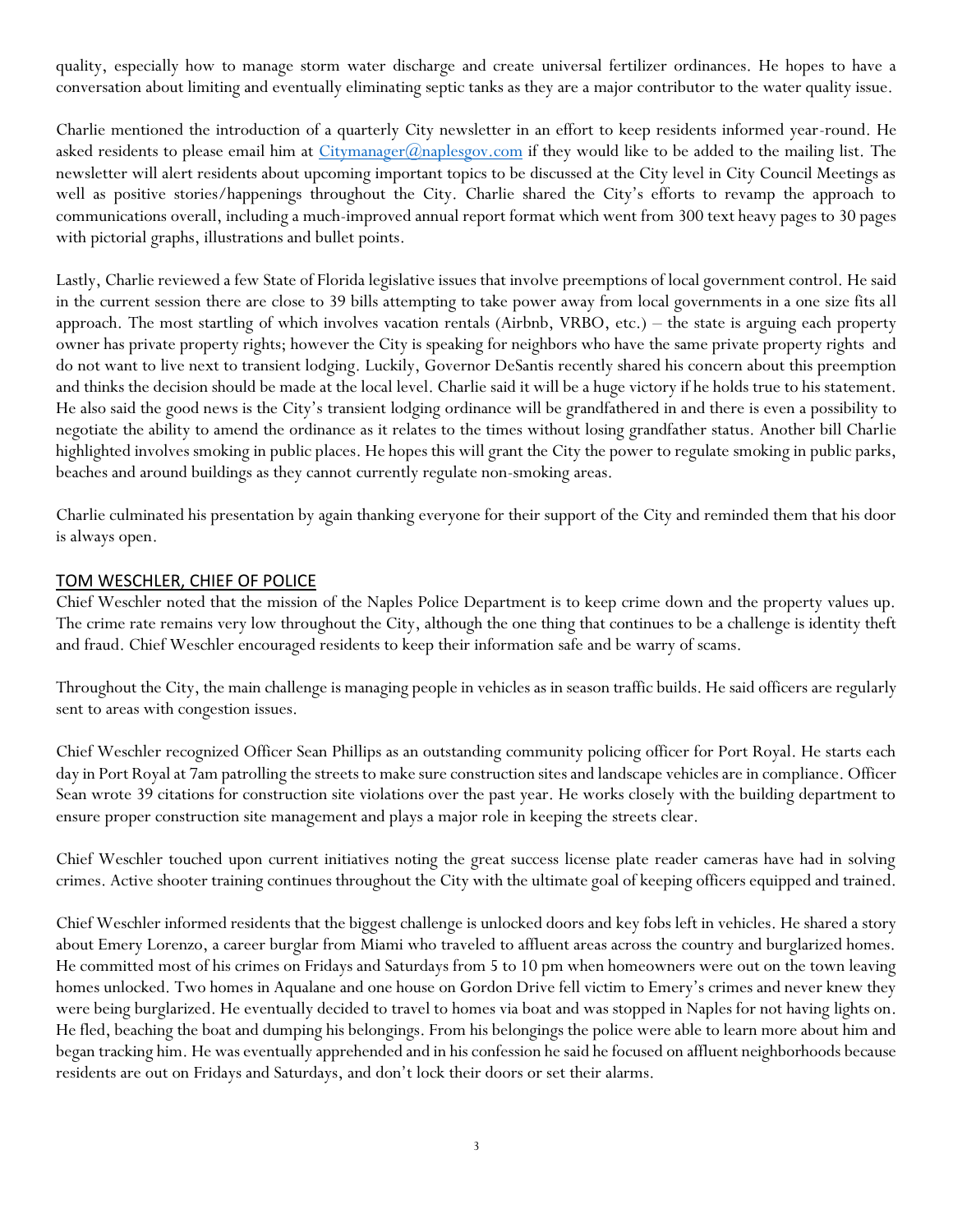Chief Weschler added that another group from the East Coast was targeting vehicles parked at the Club's fitness center. Spotting unlocked vehicles when the mirrors were not folded in and taking belongings from inside. Chief Weschler hoped these stories would encourage residents to take the time to lock their doors and take care of their belongings because people are out there trying to take advantage.

Chief Weschler closed by thanking Officer Sean for all he does in the neighborhood.

## GREGG STRAKALUSE, DIRECTOR OF STREETS & STORMWATER

Gregg congratulated the Board on celebrating their golden anniversary and introduced himself as Port Royal's City liaison. He continues to be impressed with the coordination and corporation by the Association's Board and staff.

Gregg commented on the success of the commercial parking ban, echoing Chief Weschler positive remarks to Officer Sean on a job well done enforcing and educating companies on the ordinance. He said because of the ordinance's success, right of way devices are not as necessary as they once were. Gregg has been communicating with the Board on how to recapture the green space up to the edge of the road. He noted there may be specific properties with other issues that can be addressed on a case by case basis. He shared an example where a truck may have a tough time turning a corner without traveling into the right of way – Gregg's team is very willing to come up with solutions where needed and will work with the Association and property owners on this initiative.

Gregg introduced the Galleon Drive bridge maintenance project that will take place this summer. He said most work will happen under the bridge, however some of the woodwork above the bridge will be replaced, like for like. He hopes the project will be complete by next season.

Gregg mentioned the Association may be interested in a future project that involves installing natural gas and fiber optic underground, much like Aqualane is currently installing. He said the City attorney is currently working with FPL, Teco and Century Link to potentially allow certain underground utilities to be placed in the City owned right of way. FPL is currently working on a separate undergrounding project of their own which would require homeowners to add an easement to their property and lead to the question of FPL working within the City owned right of way instead. This would release burden from private property owners. Gregg said if there is enough interest in the natural gas and fiber optic project it can certainly be pursued by the Association.

Gregg shared information on a vulnerability assessment that is underway in the Streets & Stormwater department. The assessment will take into account increased hot weather days, sea level rise and climate change to identify City infrastructure that might be vulnerable to negative impacts. The report will determine what will need to be improved upon to prepare for the future and will be presented to City Council in the spring. The next step will involve coming up with a resiliency plan.

Gregg touched upon an oyster reef restoration project in Naples Bay that will help improve water quality. Two of the three restoration areas have been completed and the majority of the project was covered by grant funding. The City is hoping to seek additional grant funding to install even more oyster reefs.

While on the topic of water quality, Gregg educated residents on a project to remove storm water beach outfalls. He said this project has been in the works for a number of years which has allowed the City to save money within the storm water fund as well as collect grant money to help cover the cost. This is a project that will last 50 years and keep up with any environmental changes that may occur. With the future in mind, the City looked for opportunities associated with the project to improve infrastructure for vulnerabilities and other changes that may occur. The road will be raised to combat sea level rise in storm events, making the system more resilient. Another opportunity involving multi-mobility and the addition of bike lanes on Gulf Shore Boulevard is also being considered, staff is currently working on questions and plans to present the plan to City Council – as it stands, nothing has been decided regarding bike lanes.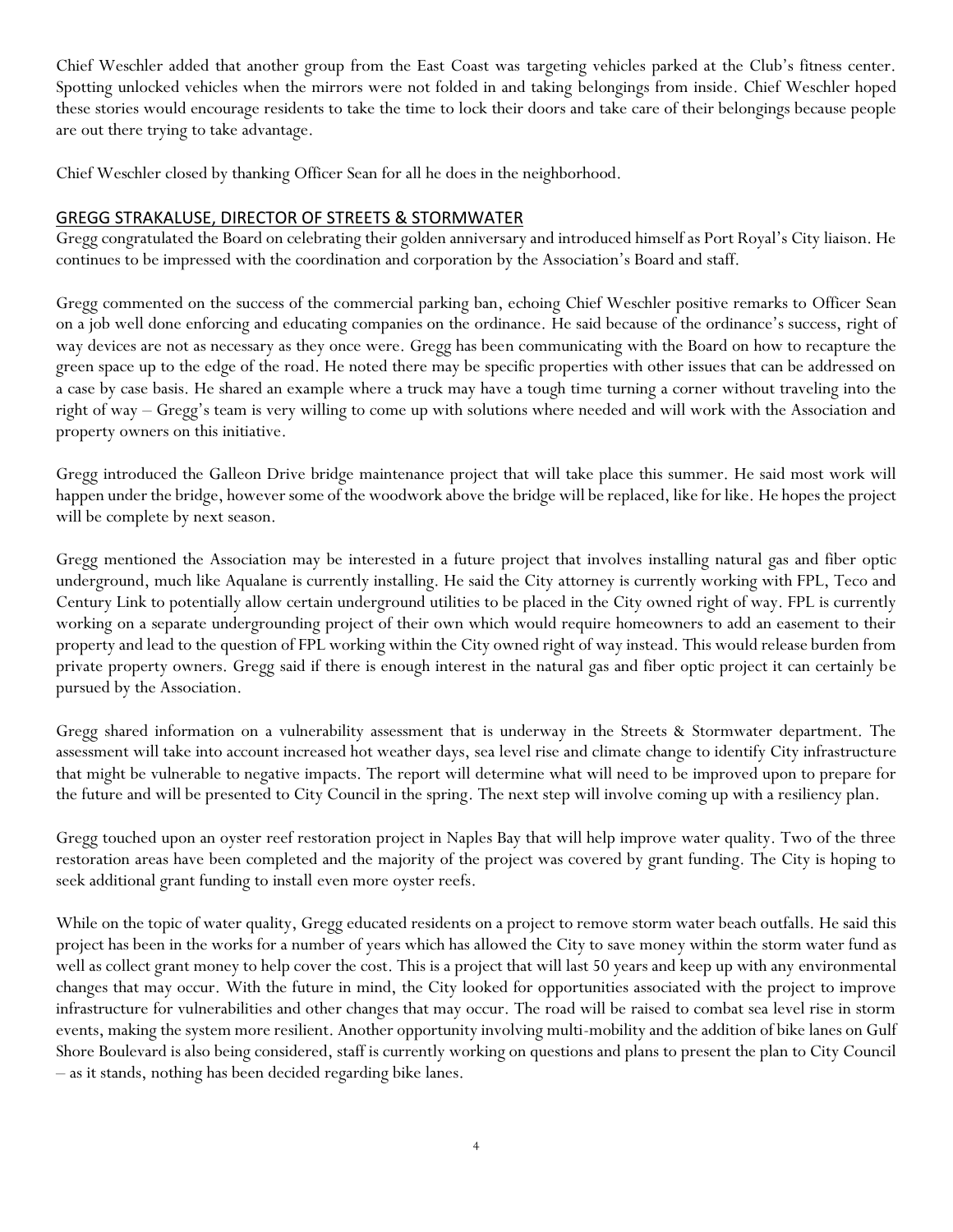## PRESENTATION OF CITY AWARDS

*Jamie Gibbs, President*

Jamie presented an award to Master Officer Phillips for the tremendous role he played in the Association's success over the past year.

Jamie commended Sean, Port Royal's community police officer for a little over a year, on being a wonderful asset to the Association, the Board, and most importantly, our residents. Sean came to Naples from New York in 2014 and is currently a Florida Crime Prevention Practitioner (FCPP), member of the Hostage Negotiations Team, department Field Training Officer, and certified Crisis Intervention Team member. He is very involved in the community spearheading several important causes. He is a Drug Abuse Resistance Education (D.A.R.E.) Instructor, "Coffee with A Cop" program organizer, and the presentation coordinator for the "Do the Right Thing" program.

As previously mentioned by Chief Weschler, he surveys the neighborhood first thing every morning and has been instrumental in enforcing our commercial vehicle parking ordinance. He is dedicated to keeping our streets safe and continues to be an incredible asset for the Port Royal community.

## ASSOCIATION UPDATE

### *Jamie Gibbs, President*

Jamie reiterated the positive working relationship the Association shares with the City, without which many of these initiatives would not happen. He thanked members of City Staff in helping Port Royal achieve many small wins this year and hopes to continue an outstanding relationship for many years to come.

Jamie was excited to announce the Association's great membership year after experiencing a surge in membership commitments, potentially due to enthusiasm surrounding RCC cards. He discussed the benefit of joining the Association, noting past initiatives and a great working relationship with the City as just a couple of the positive functions. He reiterated the Association's willingness to listen to residents and eagerness to help with both personal and community wide issues.

Jamie shared a recent win for the Association which involved taking a deeper look at lot definitions after a member brought to the Association's attention that the City was measuring lots in a different way than historically recorded. The goal of this effort was to provide clarity within the code by properly identifying what constitutes a legally, buildable lot in Port Royal while preserving the integrity of lot sizes based on previously approved plats. Jamie was pleased to announce that after working closely with City staff, the amendments to the Code were approved unanimously by City Council this month.

Jamie mentioned a couple of road improvement projects Gregg alluded to on Spyglass and Lantern Lanes that once completed, will greatly improve the quality of life for the affected residents. Jamie assured the residents of the Association's support in these projects.

Jamie also touched upon a few undergrounding projects residents have expressed interest in. As Gregg had mentioned, the Association is in the beginning stages of working with the City and FPL on an effort to underground powerlines. Separate from that project, the Association has approached TECO to bring natural gas to Port Royal and will be working with the City on next steps. Fiber optics will be considered as well. Jamie mentioned the added value these projects would have on the neighborhood and will communicate with residents once more information is available.

Jamie commented on the success of the street congestion ordinance and asked residents to please contact the office if violators are observed.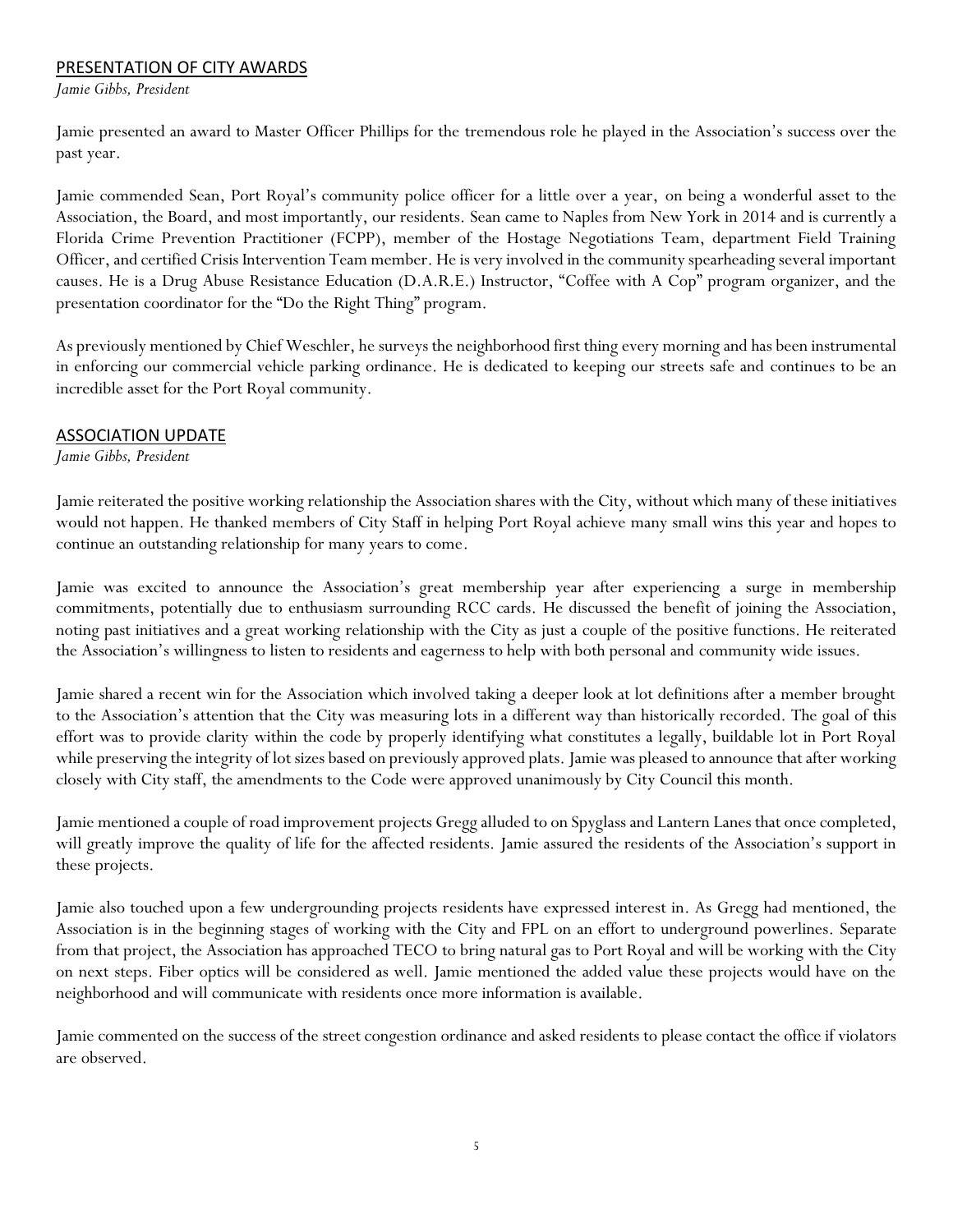Jamie shared after a resident inquiry, the Kings Town Drive ficus are being fertilized on an annual basis in addition to the biyearly fertilization performed by the City. It was also brought to the attention of the Association that 48 of the ficus trees had white fly and all treatment costs would be covered by the City (thanks to Jenna!).

After a resident inquiry at the last annual meeting, the Association is making improvements to the lighting at the Galleon and Kings Town Drive entrances. The Association is working with a landscape architect on a lighting design that will be understated, yet effective. He hopes the additional lighting will be installed this summer

## REPORTS

### FINANCIAL

*Dick Del Bello, Treasurer*

Dick presented the financial report noting very strong financials overall. A few investment changes were made to take advantage of low interest rates and generate extra interest income. Otherwise, the Association generates income entirely through membership dues and architecture review fees. Dick mentioned the extra cost involved to purchase the RCC cards was justified by an increase in membership to 85% of properties, thanking JP for a job well done. He said legal fee spending increased slightly due to the lot split issue and some money will be spent on the entrance improvements. There was also the addition of health care coverage for the Association staff which is a new expense for 2020. Overall, Dick said the Association's financials are in great shape and if anyone is interested in reviewing the full financial report to please see Jenna.

### ARCHITECTURE & CONSTRUCTION

*Jamie Gibbs, President*

Jamie briefly commented on architecture, sharing the Architecture Review Committee reviewed 11 new homes in 2019 and 10 substantial renovations with thoughts that 2020 will be on a similar track.

Jamie shared a quick overview of the responsibilities of the Architecture Review Committee. He said the Committee interviews builders and architects for approval and strictly enforces the codes in Port Royal. The overarching goal is to make sure everything built in Port Royal remains consistent with the vision and code.

The office staff continues to work closely with the Building Department to help mitigate construction-site issues and meets regularly with contractors to establish open communication throughout the building process.

## RECOGNITION OF OUTGOING DIRECTORS

*Jamie Gibbs, President*

Jamie spoke sincerely about outgoing Board member, Alan Atterbury for his tremendous contributions to the Port Royal community over the past six years. Alan has been instrumental as an Associate Member, providing insight into projects aligned with South Gordon Drive – Associate Membership was at an all-time high this year, thanks to his efforts. Alan has taken a keen interest in projects related to our community and our City, and we look forward to continuing our professional relationship as he leads the South Gordon Drive Association.

The second person retiring from the Board is Barbara Chur. Jamie spoke warmly about Barbara and her tenure with the Association, Barbara has been an active Board member since joining in 2014. She has provided valuable insight on all matters, and most notably with the Architectural Review Committee, which meets monthly. Her knowledge of our zoning regulations and deed restrictions are vast, and we will surely miss her kind and cheerful disposition at our meetings.